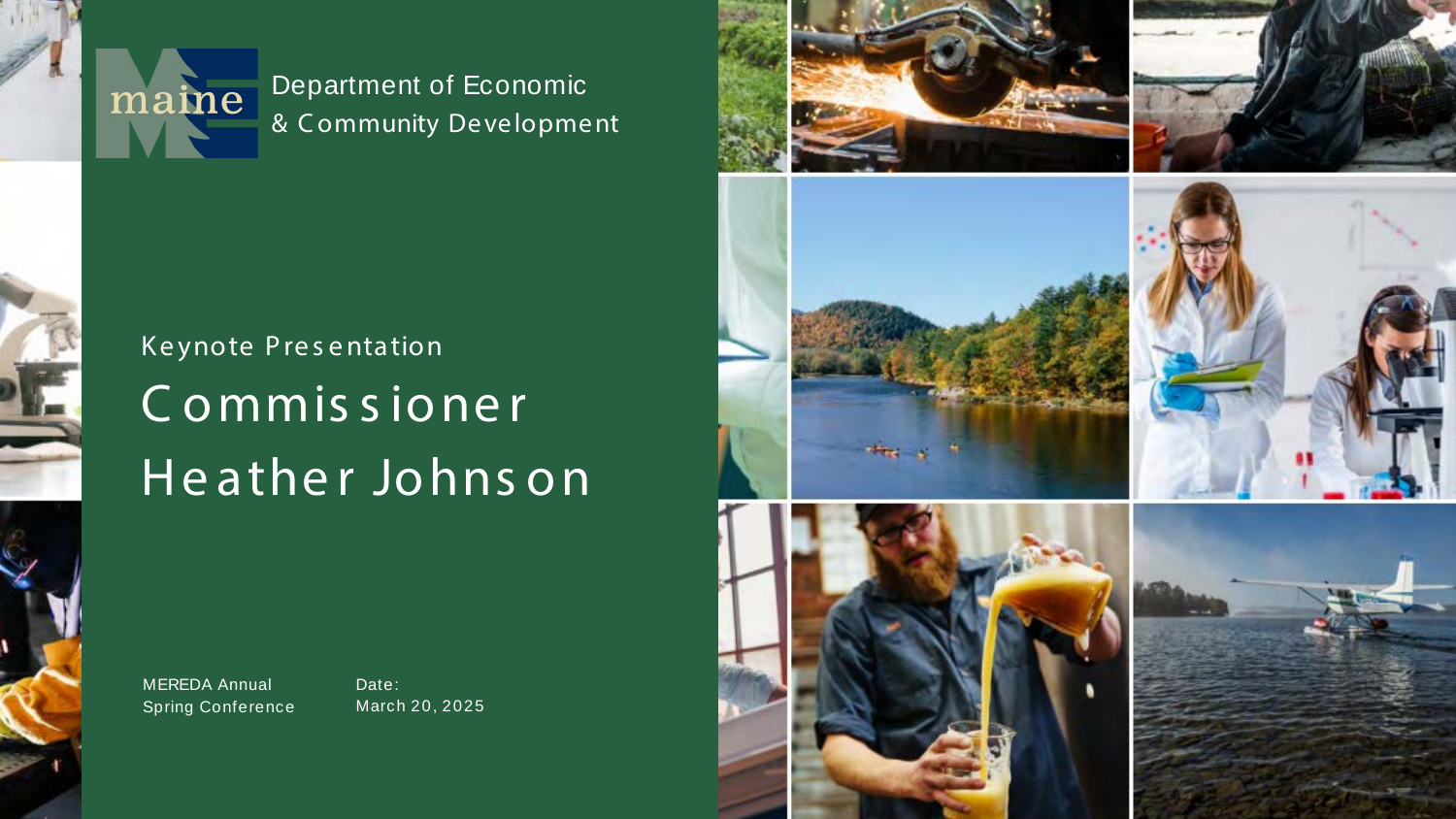

**Department of Economic** & Community Development

**BUSINESS >** Posted April 26, 2020 Updated April 26, 2020

### Maine's economic fallout from coronavirus could be nation's worst

One study puts it at the top of the list for most vulnerable states, but economists say the coronavirus recession's impact will depend on the public health response and industries' adaptability to prolonged social distancing.

BY PETER MCGUIRE STAFF WRITER

Share **6 9 6 6 9 8** 

280 COMMENTS

 $\equiv$ 

As the global economy hurtles into what may be the worst recession in generations, some models suggest Maine is especially vulnerable to dire economic consequences from the coronavirus pandemic.

One analysis puts Maine in the No. 1 spot among states likely to experience severe economic fallout from the pandemic because of its demographics and economic makeup. Another study ranks Maine sixth in the U.S. for highest share of "contact-intensive occupations" likely to be impacted in the transition to a low-touch economy dominated by social distancing requirements.

**BUSINESS NEWS** REPORT PEOPLE ON THE MOVE **MAKING IT WORK** 



### **BROWSE MORE IN BUSINESS**

**MAINE CANNABIS** 

MAINE COMMERCIAL REAL ESTATE **JOBS EE READ THE EPAPER** 

INCREASE FONT SIZE

### **BUSINESS HEADLINES**

Sign up and get local and national business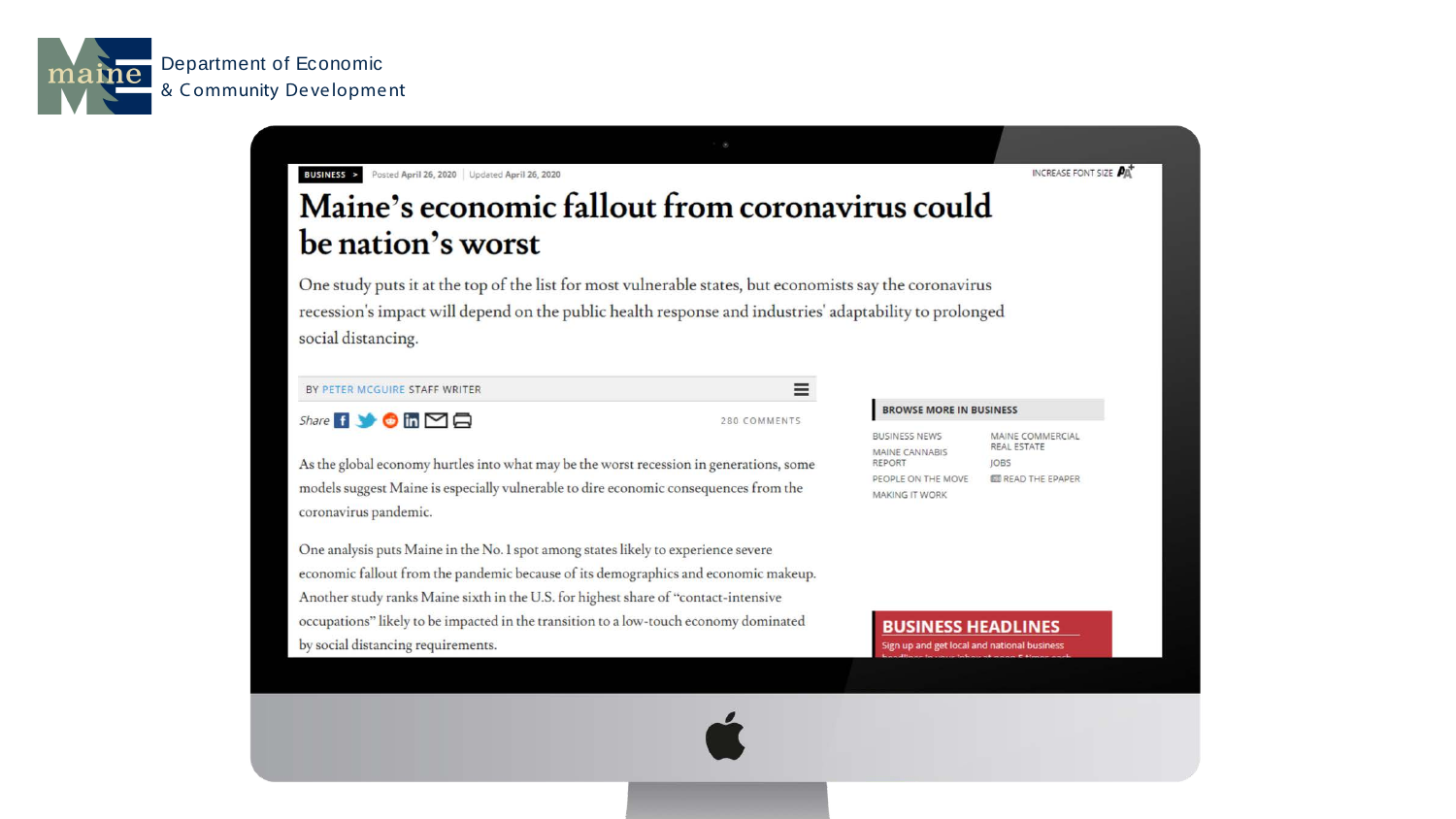## Ec onomic Update

W orkforce P artic ipation

G DP

### • Since 2018, 10th fastest rate of growth in the country

- 5.2% in 2021; pre-pandemic levels
- Unemployment claims have reached pre-pandemic levels
- Nearly all jobs lost during the pandemic have been recovered
- Increase of 22.6% last year



Taxable Sales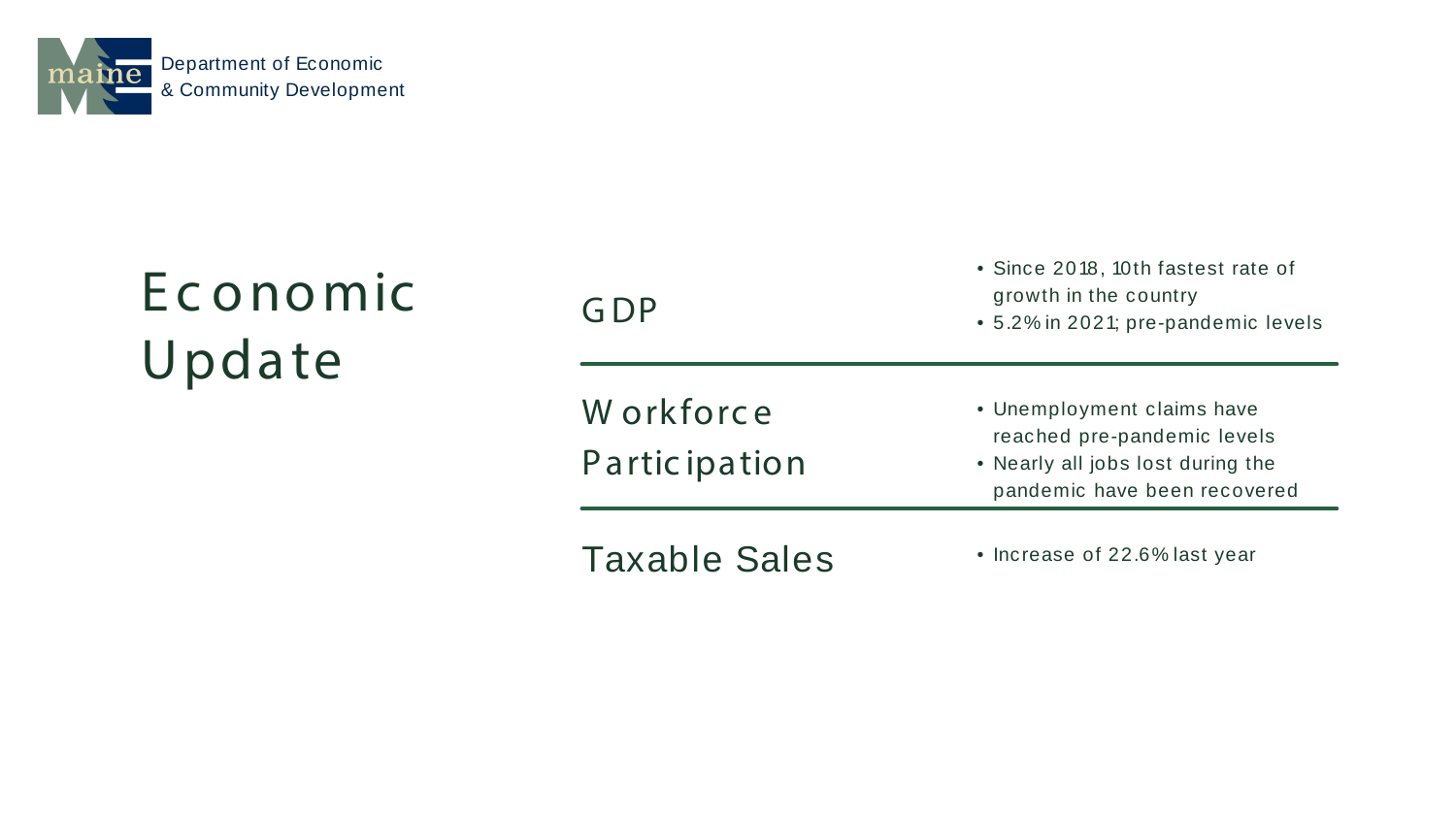Infrastructure Investments Strategic Plan, Maine Jobs & Recovery Plan

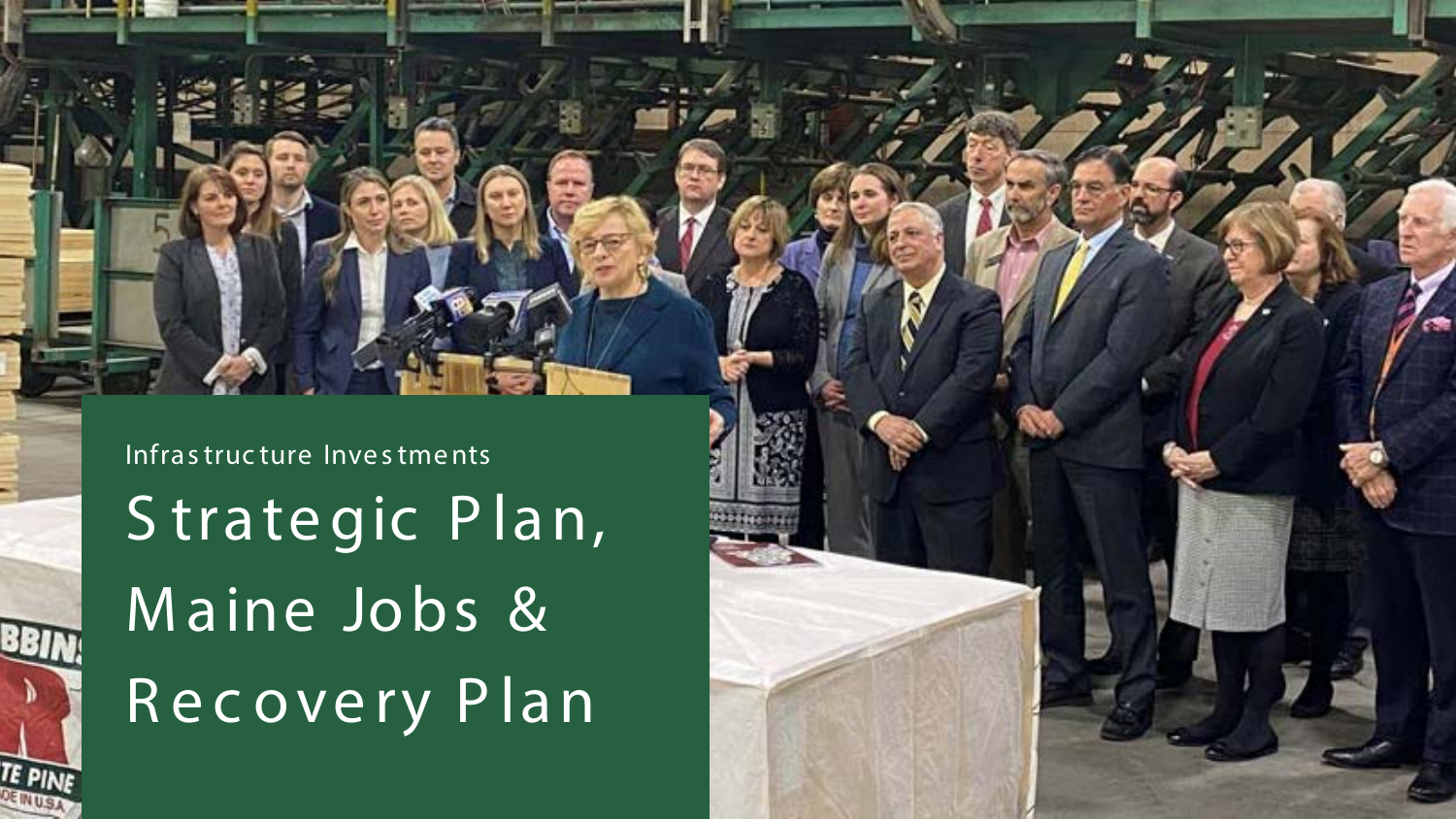

Funds made available to Maine under the Bipartisan Infrastructure Law will compliment and support the<br>work of the Maine Jobs & Recovery Plan to implement<br>the goals of the 10-Year Strategic Plan.

Law

# Infrastructure Investments Bipartisan Infrastructure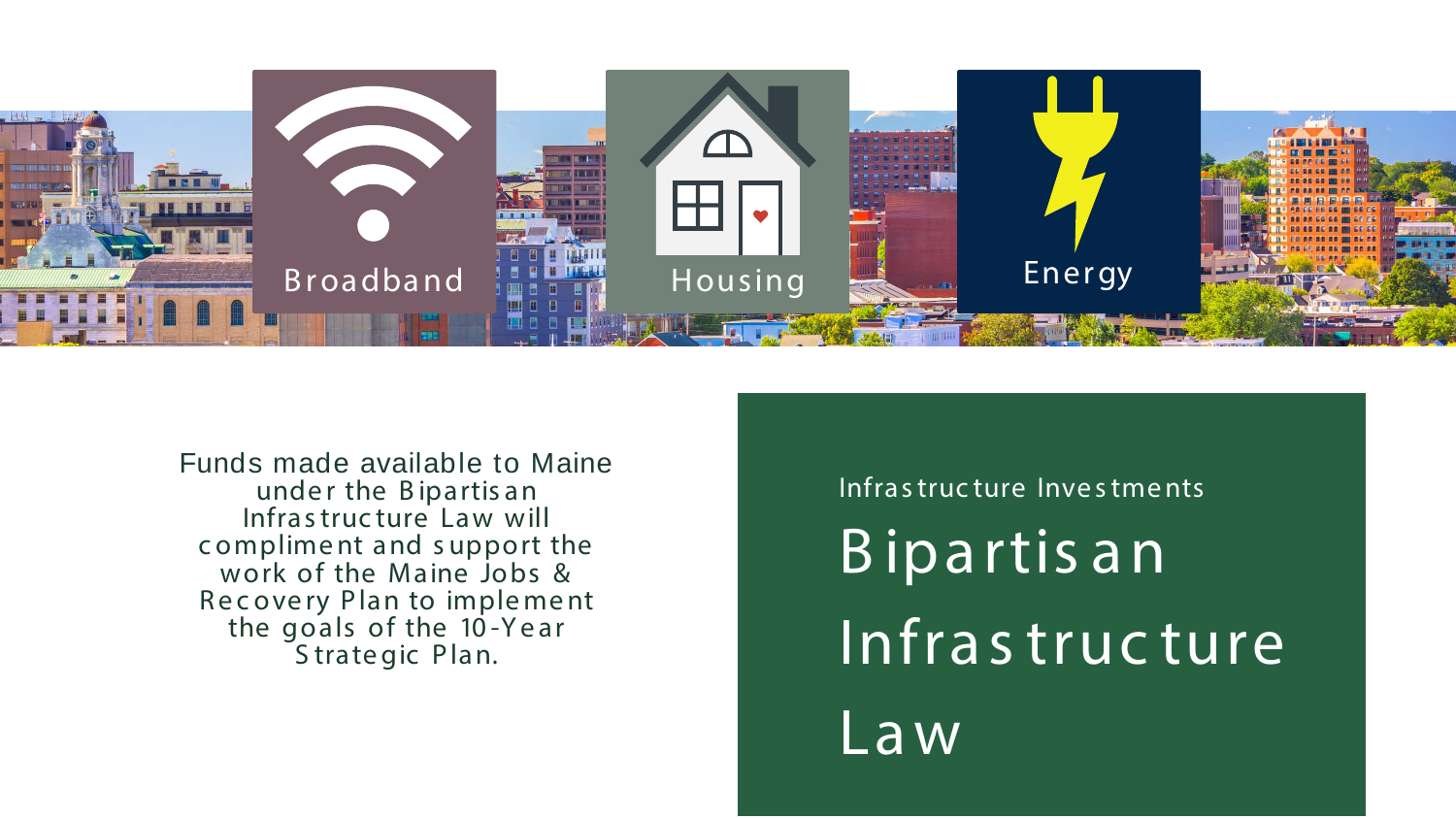



## Growing our Future W orkforce

Free Community College & Maine Career Exploration